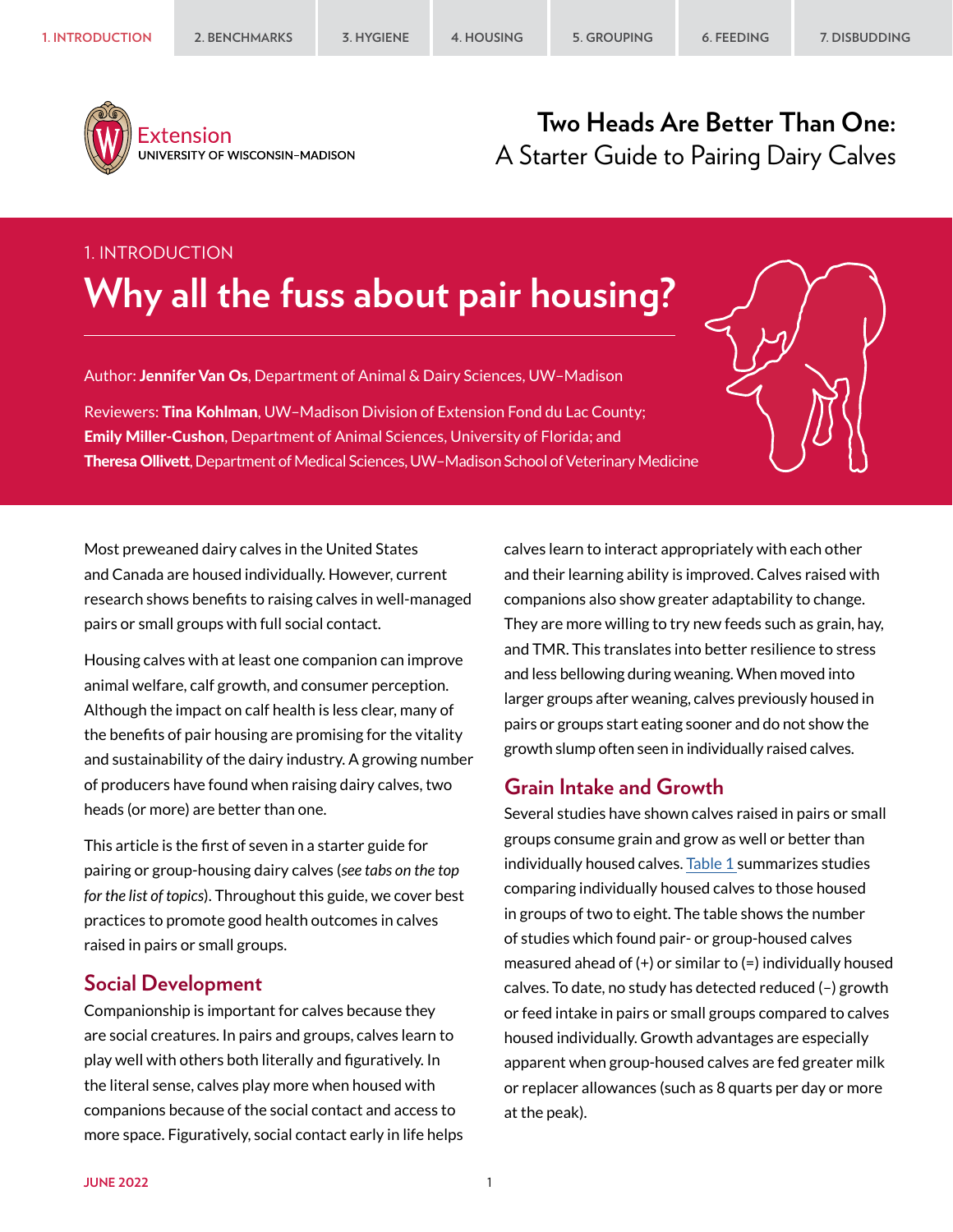| Measure                          |    |   |  |
|----------------------------------|----|---|--|
| Dry matter intake of grain       | 11 | 8 |  |
| Average daily gain of bodyweight | 6  |   |  |
| Bodyweight at weaning            | 8  |   |  |

<span id="page-1-0"></span>*Table 1. Studies1 comparing growth or grain intake of individually vs. pair- or group-housed calves*

*1Adapted from Costa et al., 2016, plus seven studies published from 2016-2022.*

The scale of these benefits was as follows:

- **Grain intake**: greater by ¼ to 1 pound per day before weaning and by  $\frac{3}{4}$  to 2½ pounds per day after weaning
- **Average daily gain**: greater by ¼ pound per day
- **Body weight at weaning**: greater by 5 to 9 pounds

Eating grain is critical for rumen development and a successful transition through weaning. Better early-life growth also means earlier onset of puberty and higher milk production.

### **Consumer Acceptance**

In a recent study, over 1,300 adults were surveyed at the Minnesota State Fair. Nearly all of these fair-goers were consumers of dairy products. Participants were shown photos of dairy calves in individual, pair, or small-group pens in a barn. They were asked to rate how acceptable they found each calf housing system.

Approximately half of the participants disapproved of individual housing. Only 14% disapproved of pair housing, and only 7% disapproved of group housing. In contrast, two thirds of participants approved of pair housing and three quarters approved of group pens. Only a third thought individual housing was acceptable. For each housing system, roughly 20% of participants expressed no opinion. This is the first study evaluating consumer perceptions of calf housing. The researchers concluded social housing may be important for continued consumer acceptance of dairy production.

## **Calf Health**

In general, having sick calves reflects problems in colostrum management, hygiene and sanitation practices, nutrition, housing strategies, or preventive care and monitoring.

Research outcomes so far are mixed regarding the impact of social housing on calf health. Although some farms manage large groups successfully, the most consistent research finding is that large group size generally affects calf health negatively compared to smaller groups. Two studies however have found less diarrhea in group-housed calves than individually raised calves. For respiratory disease, some studies report worse outcomes in groups, whereas others found similar health status between individually or group-housed calves. To date, no studies have detected significantly better respiratory health outcomes for pair- or group-housed calves compared to those housed individually.

Individual housing may mask the impact of less-thanideal management on calf health by limiting disease transmission — much like a long-term quarantine. To avoid an increase in disease when moving to group housing, it is important to get the management ducks in a row beforehand. Because it can be harder to notice sick calves in a group setting, calves may already be sicker and less responsive to treatment when first discovered.

These bottlenecks are manageable and should not discourage producers from considering social housing. With planning focused on raising calves in pairs or small groups, farms can reap the benefits of social housing and promote healthy calves.

The second part of this guide, [Benchmarks for calf health](https://animalwelfare.cals.wisc.edu/wp-content/uploads/sites/243/2022/06/02-benchmarks.pdf)  [before pair housing](https://animalwelfare.cals.wisc.edu/wp-content/uploads/sites/243/2022/06/02-benchmarks.pdf), covers transfer of passive immunity, mortality, and morbidity. Measuring these outcomes will help determine if the time is right for pair or group housing.

The third part of this guide, [Hygiene practices](https://animalwelfare.cals.wisc.edu/wp-content/uploads/sites/243/2022/06/03-hygiene.pdf), covers best practices for biosecurity, sanitation, and bedding. Limiting the spread of disease *between* different pairs or groups remains a best practice. The principles are similar whether managing individuals, pairs, or groups.